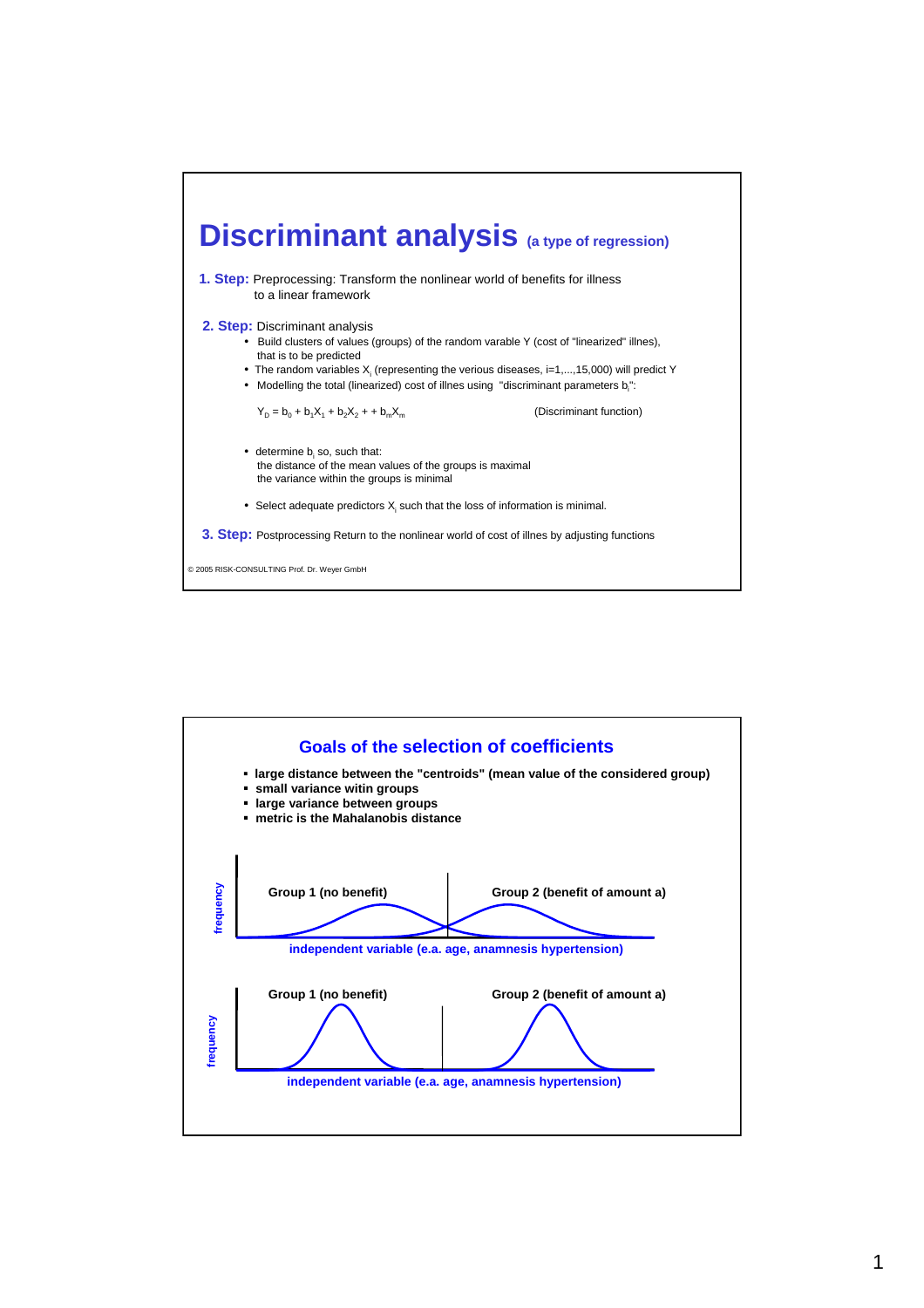

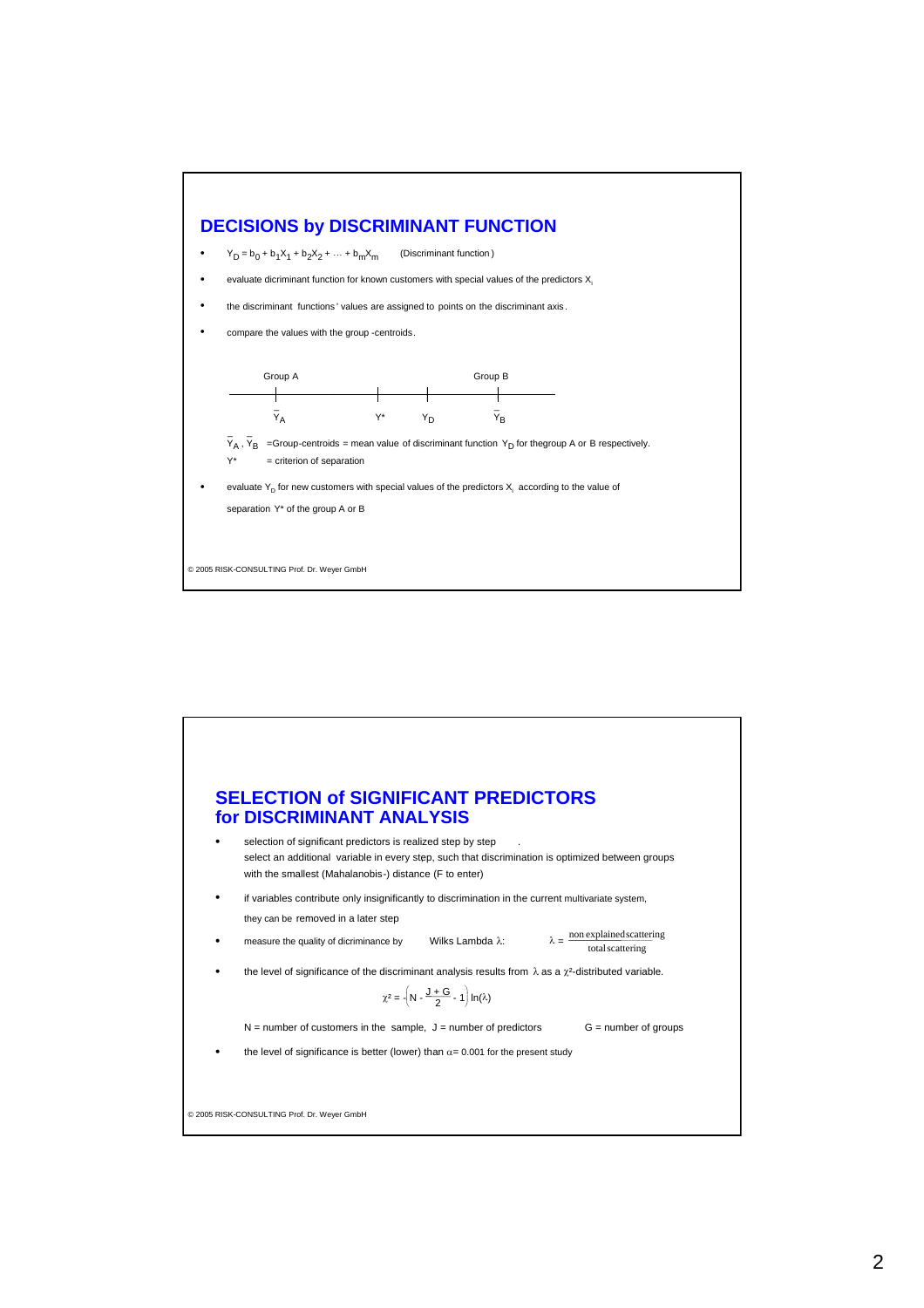## **DISCRIMINANCE BETWEEN 2 GROUPS**

group 1 = no benefit payed group 2 = benefit payed i. e.  $G = 2$  (2 groups)

 $X_{kl}^{(i)}$  = random variable, describing the predictor number k of the person number l,

who belongs to the with benefits (i),  $l=1...n_i$ ;  $n = n_1 + n_2$ 

Y **l** = random variable, describing the "probability to benefits" of person I belonging to group i

$$
Y_1^{(1)} := b_1 X_{11}^{(1)} + b_2 X_{21}^{(1)} + \dots + b_m X_{m1}^{(1)}
$$
 group (1)  

$$
Y_1^{(2)} := b_1 X_{11}^{(2)} + b_2 X_{21}^{(2)} + \dots + b_m X_{m1}^{(2)}
$$
 group (2)

**group centroids:**

$$
\overline{Y}^{(1)}~:= \frac{1}{n_1} \sum_{l=1}^{n_1} \ Y^{(1)}_l \qquad \qquad \overline{Y}^{(2)}~:= \frac{1}{n_2} \sum_{l=1}^{n_2} \ Y^{(2)}_l
$$

$$
\overline{X}_{k}^{(i)} = \text{mean value of the predictor k in group i}
$$

© 2005 RISK-CONSULTING Prof. Dr. Weyer GmbH

## © 2005 RISK-CONSULTING Prof. Dr. Weyer GmbH **CRITERION of DISCRIMINANCE**  $S = S(b_1, ..., b_m) = \overline{Y}^{(1)} - \overline{Y}^{(2)}$ \_(2) = distance of the centre of the group = **max!** T= T(b<sub>1</sub>, …, b<sub>m</sub>) =  $\Sigma$ l=1 n<sub>1</sub>  $(Y^{(1)}_1 \cdot \overline{Y}^{(1)})^2 + \sum_{r=1}^{n_2}$ l=1  $n<sub>2</sub>$  $(Y^{(2)}_1 \cdot \overline{Y}^{(2)})^2$  = variance between groups = **min!**  $Q = \frac{S^2}{T} = \text{max!}$   $\Rightarrow$   $\frac{\partial Q}{\partial b_k} = 0$  under minor condition .  $\frac{S}{T} = 1$ Solution $\hat{b}_1, ..., \hat{b}_m$  is inserted in S  $S(\hat{b}_1, ..., \hat{b}_m) = (n - g) \sum_{i,j=1}^{m}$ m<br>∑ w<sub>ij</sub>\* (X  $\sum_{i=1}^{(1)}$  $\binom{2}{i}$  $(\overline{X})$  $\frac{(1)}{j} - \bar{X}$  $\binom{2}{j}$  $w_{ii}^*$  = elements of inversion of the co variance-matrix (within-groups)  $D^2 = S$  is called Mahalanobis - distance